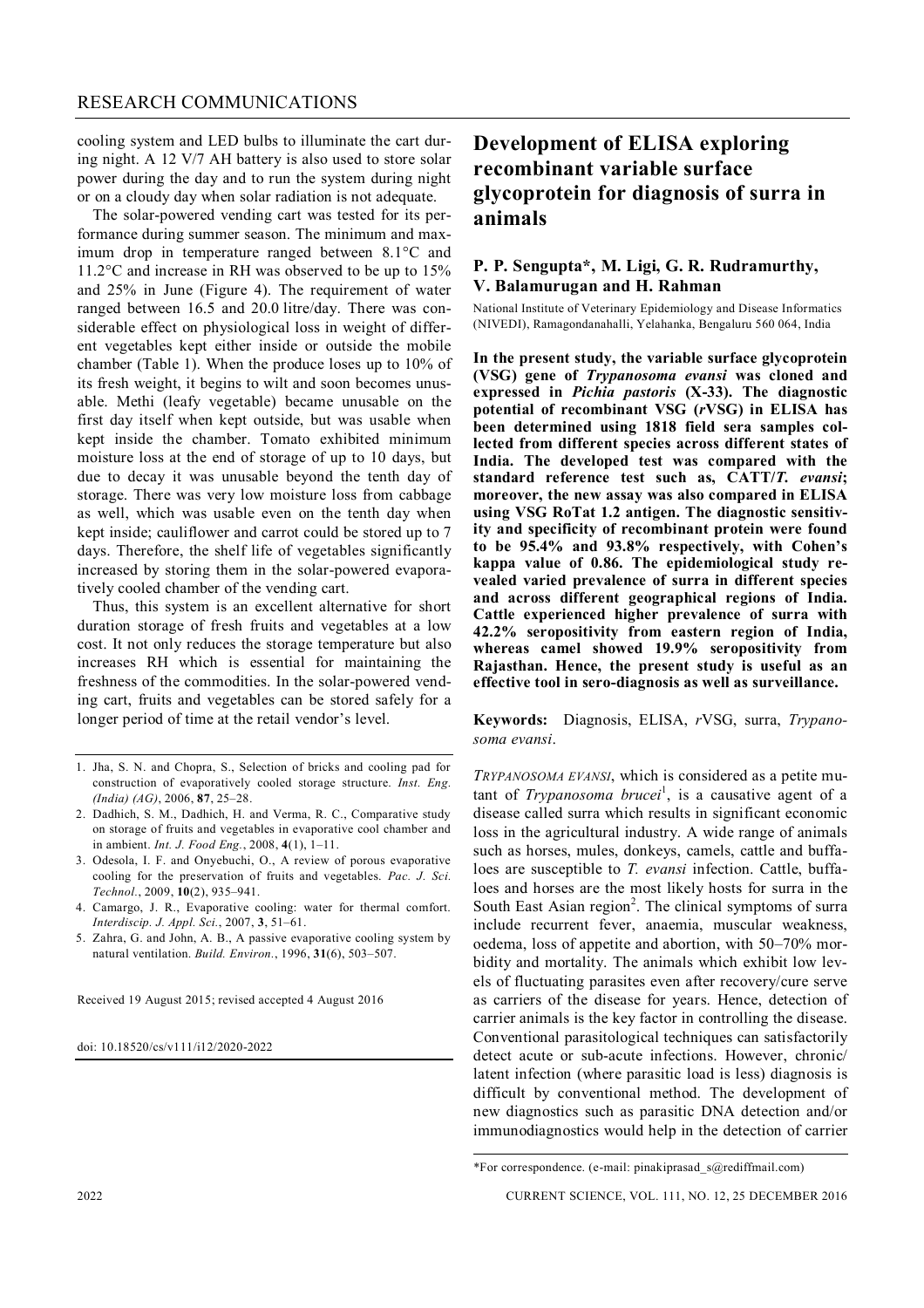animals. Many different genes have been employed in the development of diagnostics for trypanosomosis, such as  $VSG<sup>3</sup>$ , invariant surface glycoprotein  $(ISG)<sup>4</sup>$ , kinetoplastid/nuclear DNA and isoenzyme analysis<sup>5-10</sup>. The antibody response against *T. evansi* in the host is primarily elicited by VSG. Several potential antibody detection techniques have been developed for *T. evansi*, based on RoTat 1.2 (ref. 11), such as, CATT/*T. evansi*<sup>11,12</sup>, LATEX/*T. evan* $si^{11,13}$  and ELISA/*T. evansi*<sup>11</sup>. VSG has been expressed by several groups in different host cells including insect cell line<sup>14</sup>, yeast<sup>15</sup> and *E. coli*<sup>16,17</sup>. Furthermore, several other genes from different species of trypanosomes have also been successfully expressed in *Pichia pastoris*, for instance, acid  $\alpha$ -mannosidase and trans-sialidase from *T. cruzi*<sup>18,19</sup>, rhodesain from *T. brucei rhodesiense*<sup>20</sup> and congopain from *T. congolense*<sup>21</sup>. In the present study, the VSG gene of *T. evansi* has been expressed in *P. pastoris* and assessed its immunoreactivity. Further, the recombinant protein has been characterized for its potential in the serodiagnosis of surra in ELISA.

Different isolates of *T. evansi* such as buffalo, lion, dog and leopard (available in the Parasitology Laboratory, NIVEDI, Bengaluru) were used in the present study. The isolates of *T. evansi* were propagated in rats<sup>3</sup> and purified<sup>22</sup>. The whole cell lysate (WCL) from different isolates were prepared<sup>16</sup> and the protein concentration of the supernatants was estimated $^{23}$  and kept in aliquots at  $-80^{\circ}$ C till further use.

The VSG RoTat 1.2 antigen was procured from the Koning Leopold Institute of Tropical Medicine, Antwerp, Belgium (OIE reference laboratory of surra). The antigen was reconstituted following the manufacturer's instruction to use in ELISA (600 ng/well). Further, the results obtained were used in the comparative immunoreactivity study with expressed protein.

The hyper-immune/immune sera raised against different isolates<sup>16</sup> and available in the laboratory were used in the present study. However, the hyper immune serum against recombinant VSG (*r*VSG) was produced in New Zealand white adult rabbits following the protocol mentioned earlier<sup>16</sup>. The experimental animals were dealt following standard animal ethics and feed and drinking water were given *ad libitum.*

The field sera samples were collected from Karnataka (cattle  $n = 195$ , buffalo  $n = 172$ , donkey  $n = 87$ , horse  $n = 98$ ), Odisha (cattle  $n = 42$ ), West Bengal (cattle  $n = 272$  and Rajasthan (camel  $n = 952$ ) from the field. The horse sera  $(n = 98)$  samples were collected from an organized herd from Karnataka, India. After sampling, the serum was separated and preserved at  $-80^{\circ}$ C for further use. The serum samples were screened in duplicate for surra by different serological tests including, CATT/*T. evansi* and indirect ELISA using *r*VSG and VSG RoTat 1.2 antigens.

A set of expression primer TEVSG-F (5-CAT*GAATTC* CAAGGCGCTCGTTGG-3) corresponding to 10–24 bp

CURRENT SCIENCE, VOL. 111, NO. 12, 25 DECEMBER 2016 2023

and TEVSG-R (5-GCCTGT*AAGCTT*TTTGTTTTTTG CATCTGATTC-3) corresponding to 1216–1196 bp were designed from our published sequence EF495337. The *Eco*RI and *Hin*dIII restriction sites were introduced respectively in the forward and reverse primers. Both forward and reverse primers were also introduced with histidine (His) sequences (for purification of recombinant protein). RT-PCR followed by PCR was carried out to amplify the VSG gene of *T. evansi*. The total RNA isolated from the purified trypanosomes (buffalo isolate) and random nanomer were used in RT-PCR to synthesize VSG specific  $cDNA<sup>3</sup>$ . Further, the  $cDNA$  was amplified by PCR using VSG-specific primers (TEVSG-F/R). The 25 µl PCR reaction mixture contained *Taq* buffer, dNTPS (10 mM), TEVSG-F/R primers (20 pmol each) and *Taq* DNA polymerase (3 units – MBI Fermentas). PCR reaction was carried out with an initial denaturation at  $94^{\circ}$ C for 3 min, followed by 35 cycles of 1 min, denaturation at 94 $\rm ^{\circ}C$  for 1 min, primer annealing at 55 $\rm ^{\circ}C$  for 1 min and extension at  $72^{\circ}$ C for 1 min 20 sec with a final extension at  $72^{\circ}$ C for 10 min. The amplified product was then cloned into pGEMT/A cloning vector following the standard protocol<sup>17</sup>.

The cloned VSG was released from recombinant pGEMT/A cloning vector by digesting with *Eco*RI and *Hin*dIII and ligated into *Eco*RI and *Hin*dIII digested eukaryotic expression vector  $pPICZ\alpha(A)$ . The recombinant plasmid pPICZ $\alpha$ (A)VSG was transformed into *E*. *coli* (top 10) competent cells by following the standard protocol<sup>24</sup>. The transformed cells were plated on LB agar medium containing zeocin  $(100 \mu g/ml)$  and incubated at 37C overnight. The colonies that appeared on the plate were screened by colony lysis, colony touch PCR and restriction enzyme (*Eco*RI and *Hin*dIII) digestion. Furthermore, recombinant plasmid was isolated from the positive clone (Invitrogen) and sequenced using vector specific (AOXF/R) primers and insert specific (TEVSG-F/R) primers to determine and confirm the orientation of the insert.

The recombinant plasmid  $pPICZ\alpha(A)$  VSG, isolated from the positive clone was linearized using *Pme*I and then electroporated (Gene pulser, Xcell; Biorad) into eukaryotic expression host *P. pastoris* (X-33) competent cells (Invitrogen) at  $25 \mu$ F capacitance, 1492 V (voltage) for 3.4 ms. After electroporation, the cells were plated on yeast extract, peptone, dextrose and sorbitol (YPDS) agar plate containing different concentrations of zeocin (100, 200 and 300  $\mu$ g/ml) and incubated at 30 $\degree$ C for 5 days. The translucent colonies which appeared on each plate were further streaked on to YPD agar plates containing zeocin (300  $\mu$ g/ml) and incubated at 30 $\degree$ C for 48 h. The DNA from the colonies was isolated (Qiagen, USA) and subjected to PCR using vector-specific (AOX F/R) and gene-specific (TEVSG-F/R) primers to select positive recombinant clones for the expression of protein.

Two recombinant *P. pastoris* (X-33) positive clones were analysed for the expression of VSG. To induce the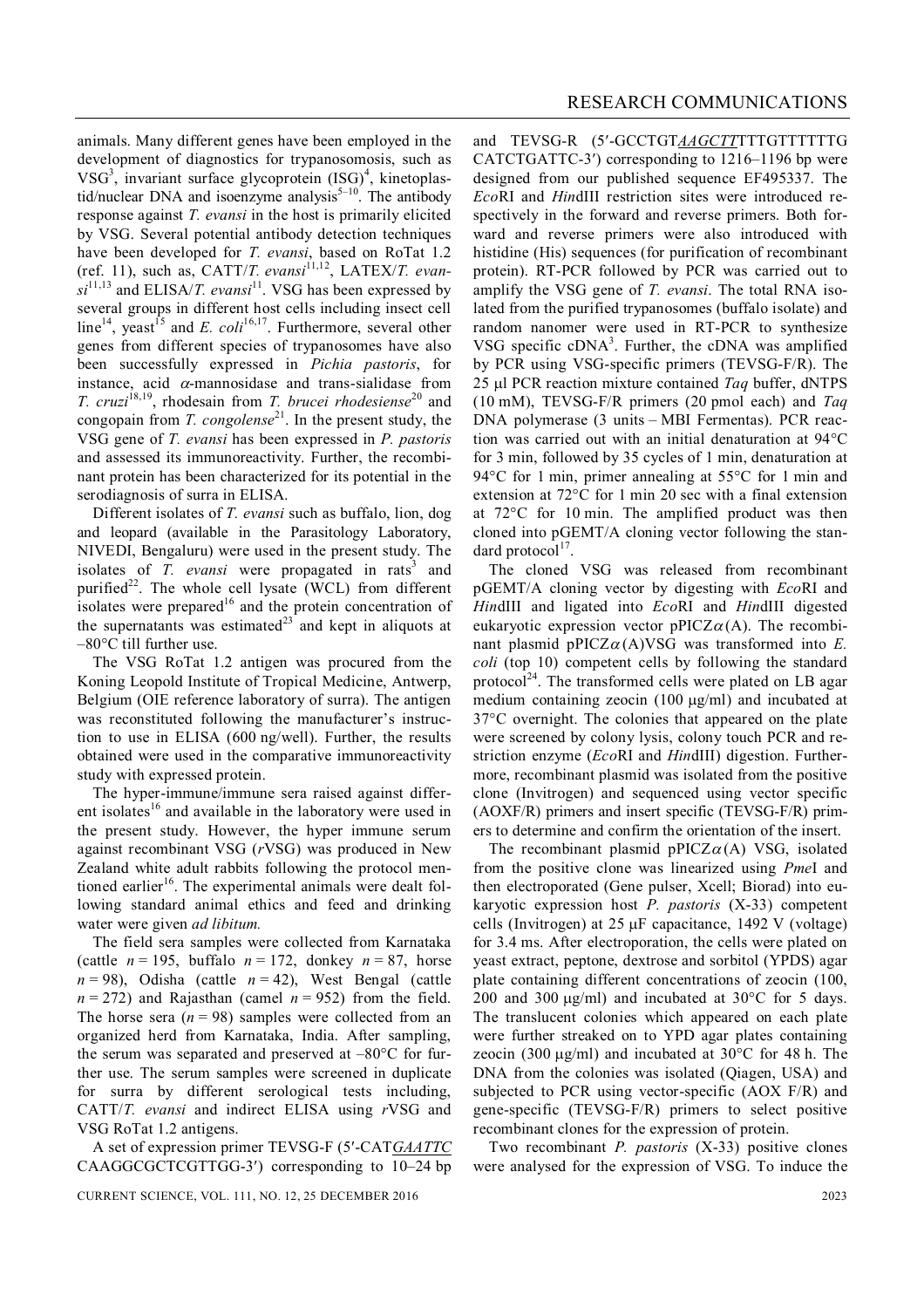gene expression, the inoculum was prepared by inoculating a single positive colony into 10 ml buffered glycerol complex medium (BMGY, Invitrogen) in 100 ml baffled flask and incubated in a shaker (300 rpm) incubator at 30°C for 18 h ( $OD_{600} = 4$ ). The cells were pelleted out at  $3000 g$  for 5 min at room temperature and then resuspended in 50 ml buffered methanol complex medium (BMMY, Invitrogen) to an  $OD<sub>600</sub>$  of 1.0. The culture was then placed in 500 ml baffled flask and returned to the incubator for growth. The induction of gene expression was maintained by adding 100% methanol to give a final concentration of 0.5% at every 24 h. During the induction process, 1 ml of culture was collected at every 24 h interval (0–120 h) and subjected to SDS-PAGE analysis to determine optimum post-induction time (PIT). After this, the protein was expressed in bulk, followed by the purification of *r*VSG (His tag VSG) by NiNTA agarose column (Qiagen, USA) according to the manufacturer's instructions. The control clones such as, induced X-33, X-33 with pPICZ $\alpha(A)$  and uninduced X-33 with pPICZ $\alpha(A)$ VSG were run simultaneously and the protein from each control clone was purified and used as control proteins/antigens. The purified proteins were dialysed against phosphate buffered saline (PBS) pH 7.2 and after estimating the protein concentration<sup>23</sup>, stored in aliquots at  $-20^{\circ}$ C till further use.

The supernatant (300 µg/well) and purified *rVSG*  $(60 \mu g/well)$  and control proteins were loaded into polyacrylamide gel and electrophoresed. After the completion of electrophoresis, the gel was stained with PAGE blue staining solution (Invitrogen) following the manufacturer's instructions. The purity of the histidine tag *r*VSG was authenticated using anti-histidine-tag antibodies (Bethyl Laboratories, USA). In brief, the electrophoresed proteins were transferred onto nitrocellulose membrane following the standard protocol and the membrane was then treated with anti-histidine tag antibodies  $(1:1000)$ dilution). Finally the immunoblot was developed by adding the substrate solution containing diamino benzidine tetrahydrochloride. Further, the immuno-reactivity of *r*VSG was determined using hyper-immune/immune sera (1 : 50 dilution) raised in rabbits/bovine/buffalo and respective secondary antibody conjugated with horse radish peroxidase.

The antigen concentration, serum dilution and conjugate dilution for ELISA were optimized by checker board titration. Microtiter plates (Maxisorp®, Nunc) were coated overnight at  $4^{\circ}$ C with 100 ul/well of purified  $rVSG$  (4  $\mu$ g/well)/VSG RoTat 1.2 (600 ng/well) antigens in PBS (pH 7.2). After coating, the microtiter plates were washed 4 times with washing buffer  $(0.25\%$  (v/v) Tween-20 in PBS pH 7.2) and blocked with 150  $\mu$ l/well blocking buffer (3% skimmed milk powder (SMP) and 0.05% Tween-20 in PBS) for 1 h at  $37^{\circ}$ C and washed. The hyperimmune/immune sera and field/herd serum samples  $(1:100$  dilutions) were added  $(100 \mu l/well)$ , followed by

incubation for 1 h at  $37^{\circ}$ C. After washing, the respective secondary antibodies, anti rabbit IgG (for rabbit sera), anti bovine IgG (for bovine sera), anti horse IgG (for horse sera) and protein G (for camel and donkey sera) conjugated with horseradish peroxidase (Sigma) (diluted as per manufacturer's instruction) was added (100 µl/well) and incubated for 1 h at  $37^{\circ}$ C. The microtiter plates were then washed and  $100 \mu$ l/well enzyme substrate (chromogenic) solution containing 5 mg *o*-phenylene diamine dihydrochloride (Sigma) and  $0.03\%$  H<sub>2</sub>O<sub>2</sub> was added to develop the colour. The reaction was stopped by adding 1 M  $H<sub>2</sub>SO<sub>4</sub>$  (100 µl/well) and the OD was read at 492 nm in an ELISA reader (Bench mark microplate reader, Biorad). Except antigen coating step, in all the other steps the microtiter plates were incubated on ELISA shaker (Heidoltch titramax 101). The field/herd serum samples were tested in ELISA (in duplicate) using *r*VSG and VSG RoTat 1.2 antigens.

The optimum combination of diagnostic specificity, sensitivity and cut-off OD value of *r*VSG and VSG RoTat 1.2 in ELISA were determined by receiver operating characteristic (ROC) analysis. ROC was analysed using data obtained from field sera sample by keeping CATT/*T. evansi* as a gold standard test. ROC curves and area under curves (AUC) were generated using the software MedCalc (Version 12.7.2, USA). Cohen's kappa values<sup>25</sup> were determined to correlate between different diagnostic tests. The specificity of *r*VSG was evaluated with cattle serum samples clinically infected with *Theileria annulata* and *Babesia bigemina.*

The epidemiological study of surra with *r*VSG was compared with two standard antigens/test (VSG RoTat 1.2 in ELISA and CATT/*T. evansi*)*.* The epidemiological data obtained with all the three tests were subjected to Chi square  $(\chi^2)$  analysis (species and state-wise) to find out the significance of the tests.

The CATT/*T. evansi* kit developed with freeze-dried trypanosomes of *T. evansi* VAT, RoTat 1.2 (refs 12, 26) was procured from the Koning Leopold Institute of Tropical Medicine, Antwerp, Belgium (OIE, reference laboratory of surra) and used as per manufacturer's instruction. The hyper-immune serum samples were diluted two-fold  $(1:4 \text{ to } 1:64)$  in CATT buffer and tested. However, bovine/camel/horse serum samples were diluted to 1 : 4 and tested in duplicate for comparative study/evaluation.

The VSG sequence cloned in  $pPICZ\alpha(A)$  is of 1206 nucleotides (nt) and encodes a polypeptide with an apparent molecular weight of 42.7 kDa (402 amino acids). The sequencing results showed that cloned VSG in  $pPICZ\alpha(A)$  is in correct orientation with respect to promoter sequence and also in frame with the ATG codon. The recombinant *P. pastoris* (X-33) clones, identified and confirmed by PCR (figure not shown) were preserved in  $-80^{\circ}$ C till further use.

Out of the two recombinant *P. pastoris* (X-33) clones, one clone showed maximum expression level. The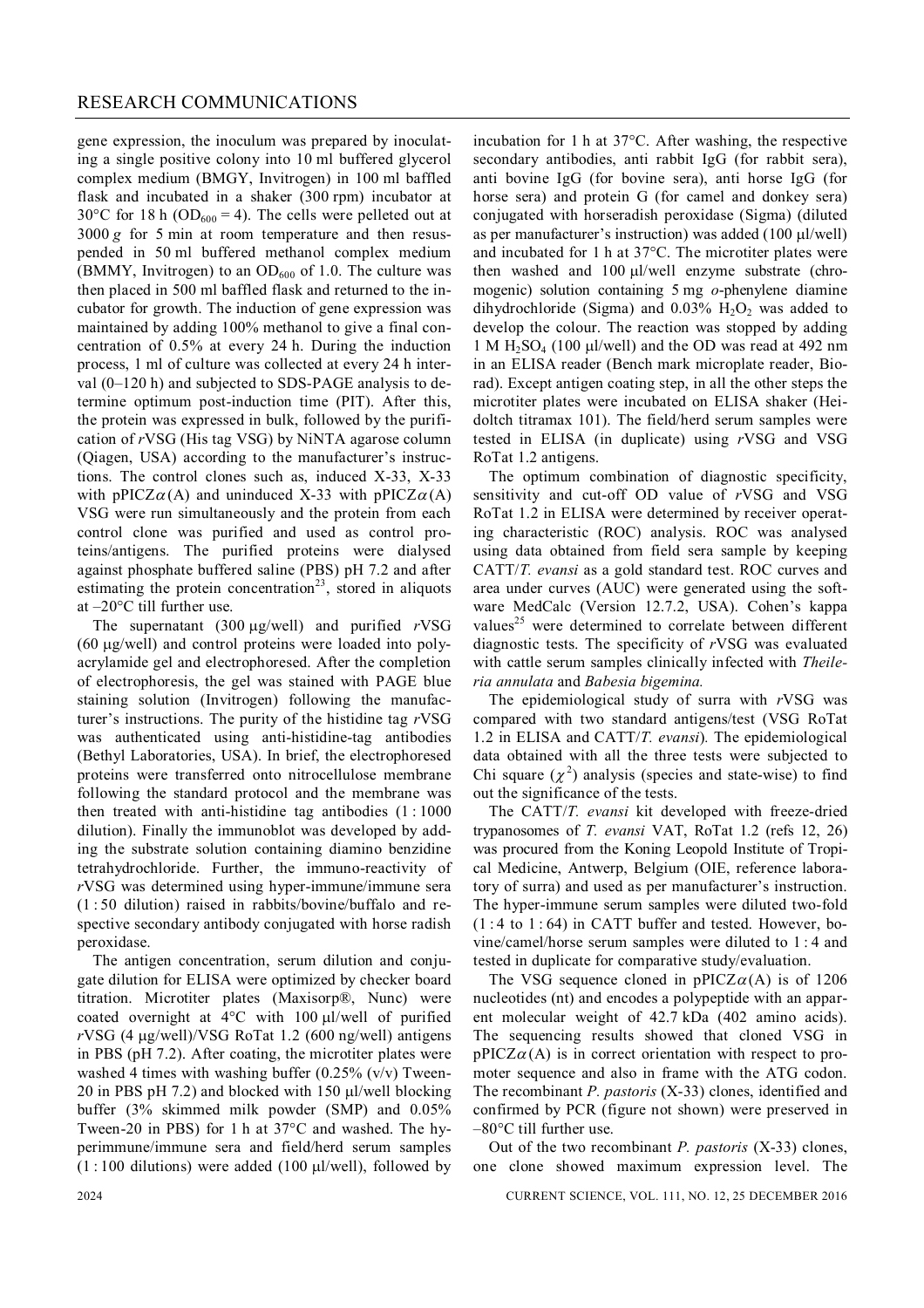#### RESEARCH COMMUNICATIONS



**Figure 1.** Characterization of *r*VSG. *a*, SDS PAGE analysis of non-purified protein samples. Lanes 1 and 2: 72 h and 96 h induced X-33 clones respectively; lanes 3 and 4: 72 and 96 h induced X-33 with pPICZ $\alpha$ (A) clones respectively; lanes 5–10: 0, 24, 48, 72, 96 and 120 h induced X-33 with pPICZ $\alpha$ (A) + VSG clones respectively. *b*, SDS PAGE analysis of purified protein samples. Lanes 1, 2 and 4: purified protein samples from induced X-33, X-33 with pPICZ $\alpha(A)$  and X-33 with pPICZ $\alpha(A)$  + VSG respectively; lane 3: uninduced X-33 with pPICZ $\alpha(A)$  + VSG. *c*, Immunoblot analysis. Lanes 1–3: purified protein samples from, induced X-33, X-33 with pPICZ $\alpha$ (A) and uninduced X-33 with pPICZ $\alpha$ (A) + SG respectively; lanes 4 and 5: purified protein samples from induced X-33 with pPICZ $\alpha(A)$  +VSG; lanes 1, 2, 3 and 5 treated with different hyper immune/immune sera/anti His tag antibody; lane 4 treated with control/healthy serum; lane M: prestained protein ladder.



**Figure 2.** Diagnostic potential of *r*VSG. *a*, Comparative immunoreactivity of different antigen in ELISA. A–E, hyper immune serum raised against *r*VSG, *T. evansi* buffalo, dog, lion and leopard isolates respectively; F and G, rabbit healthy serum and anti-rabbit conjugate control respectively; H, hyper immune serum (against *T. evansi* buffalo isolate WCL) from bovine; I, immune serum (against *T. evansi* buffalo isolate) from buffalo; J, antibovine conjugate control; K and L, healthy serum from bovine and buffalo respectively. *b*, ROC curve depicting diagnostic sensitivity and specificity of *r*VSG in ELISA.

optimum PIT was found to be 120 h (Figure 1 *a*); the concentration of recombinant protein remained the same even after 120 h PIT. The yield of the purified *r*VSG ranged from 30 to 40 mg/l of culture. The SDS-PAGE analysis of the induced supernatant and purified products revealed the presence of *r*VSG (~68 kDa). However, the protein band corresponding to  $~68$  kDa was not found in control antigens (Figure 1 *b*). The increase in molecular weight of the expressed protein might be due to glycosylation of the expressed protein and addition of 11 kDa polypeptide from the vector  $pPICZ\alpha(A)$  to the insert as a fusion  $(rVSG (42.7 kDa) + vector$  fusion  $(11 kDa) +$ 

CURRENT SCIENCE, VOL. 111, NO. 12, 25 DECEMBER 2016 2025

glycosylation =  $~68$  kDa). The increase in molecular weight of the protein (glucoamylase) expressed in *P. pastoris* was observed in the previous study and this could be attributed to glycosylation<sup>27</sup>. The *P. pastoris* is advantageous over prokaryotic system due to the existence posttranslational modification systems such as, glycosylation and disulphide bond formation<sup>28</sup>. Moreover, earlier studies reported the presence of three potential N-glycosylation sites on VSG at the amino terminal region<sup>29</sup>.

Immunoblot analysis showed that the expressed *r*VSG is highly immunogenic. The *r*VSG and control antigens remained respectively, reactive and non-reactive with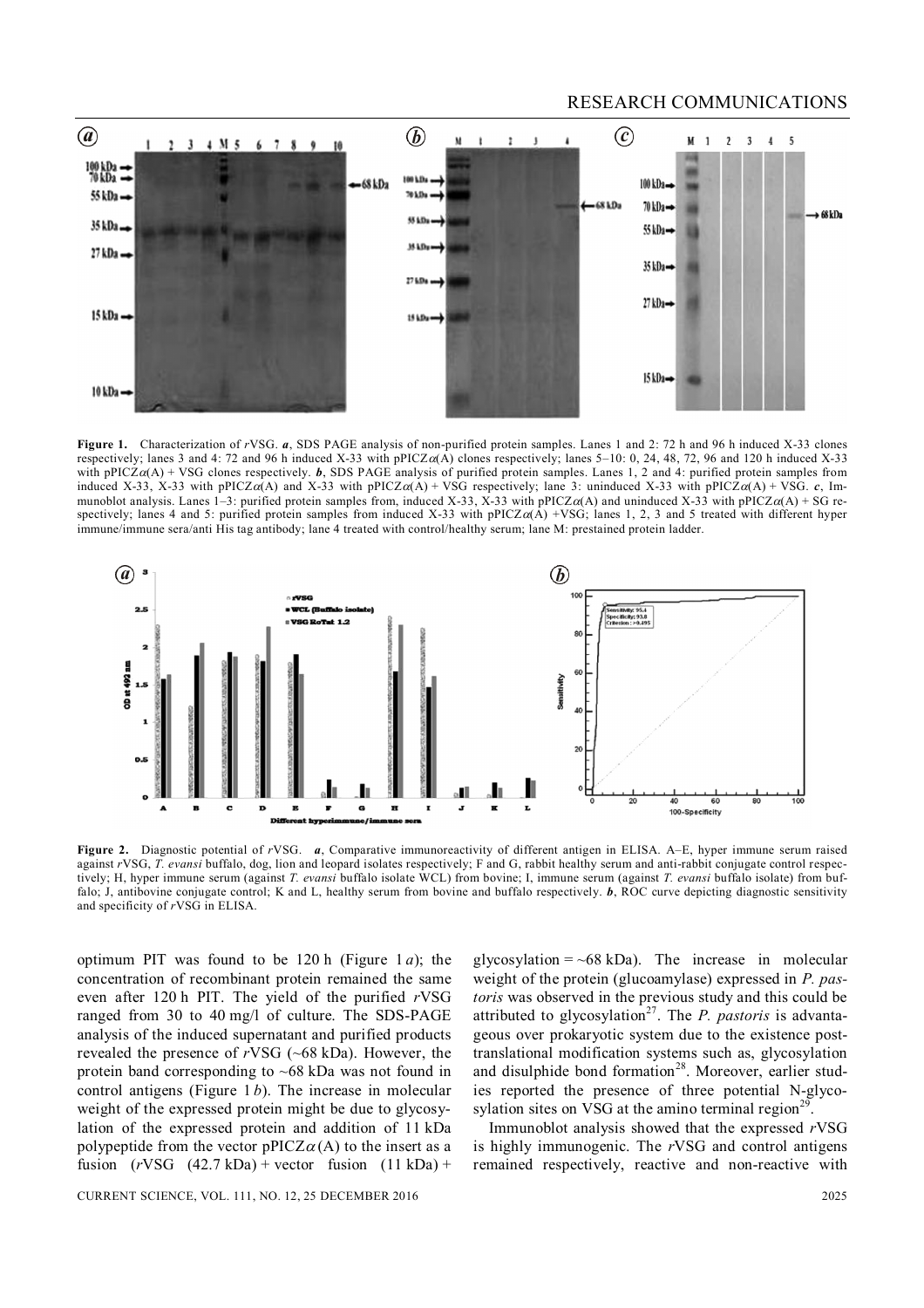### RESEARCH COMMUNICATIONS

| Prevalence of surra in India: a comparative analysis using different serological tests<br>Table 1. |                |                                      |     |                                      |     |                   |     |                                                |              |
|----------------------------------------------------------------------------------------------------|----------------|--------------------------------------|-----|--------------------------------------|-----|-------------------|-----|------------------------------------------------|--------------|
| Test $\rightarrow$                                                                                 | <b>Species</b> | <b>Indirect ELISA</b><br>with $rVSG$ |     | Indirect ELISA with<br>VSG RoTat 1.2 |     | $CATT/T$ . evansi |     |                                                | Significance |
| State                                                                                              |                | P                                    | N   | P                                    | N   | P                 | N   | value<br>$\gamma$ <sup><math>\sim</math></sup> | $P$ value    |
| Karnataka                                                                                          | Cattle         | 68                                   | 127 | 70                                   | 125 | 71                | 124 | 0.10                                           | 0.949        |
|                                                                                                    | Buffalo        | 52                                   | 120 | 51                                   | 121 | 54                | 118 | 0.12                                           | 0.937        |
|                                                                                                    | Horse          | 5                                    | 93  |                                      | 93  | 5                 | 93  | 0.00                                           | 1.000        |
|                                                                                                    | Donkey         | 6                                    | 81  | 6                                    | 81  | 6                 | 81  | 0.00                                           | 1.000        |
| Odisha                                                                                             | Cattle         | 13                                   | 29  |                                      | 31  | 8                 | 34  | 0.15                                           | 0.451        |
| West Bengal                                                                                        | Cattle         | 115                                  | 157 | 115                                  | 157 | 102               | 170 | 0.17                                           | 0.423        |
| Rajasthan                                                                                          | Camel          | 190                                  | 762 | 196                                  | 756 | 178               | 774 | 0.11                                           | 0.573        |

P, Positive, N, Negative.

hyper-immune/immune sera/anti-His tag antibodies in immunoblot (Figure 1 *c*) and ELISA. Moreover, hyperimmune serum raised against *r*VSG showed immunoreactivity with homologous/WCL and VSG RoTat 1.2 antigens. However, *r*VSG remained non-reactive with healthy/control serum. The comparative performance of *r*VSG, CATT/*T. evansi* and VSG RoTat 1.2 with different sera combination in ELISA has been demonstrated (Figure 2 *a*).

The optimum combination of diagnostic sensitivity and specificity of *r*VSG was found to be 95.4% (95% confidence interval (CI), 92.9 to 97.9) and 93.8% (95% CI, 92.0 to 95.6) respectively, at  $>0.495$  OD value (Figure 2 *b*). The sensitivity and specificity of VSG RoTat 1.2 were found to be 95.0% (95% CI, 92.4 to 97.7) and 94.4% (95% CI, 92.6 to 96.1) respectively, at >0.508 OD value. AUC indicates that *r*VSG has classification accuracy up to 95.6%.

The seroprevalence study of surra showed that the disease is more prevalent in cattle compared to other species; the seropositivity (SP) in cattle is up to 42.2%  $(\chi^2 = 0.17, df = 2, P > 0.05)$  in West Bengal (eastern India), followed by Karnataka  $(SP = 34.8\%, \chi^2 = 0.10,$ d $f = 2$ ,  $P > 0.05$ ) and Odisha (SP = 30.9%,  $\chi^2 = 0.15$ ,  $df = 2$ ,  $P > 0.05$ ). However, SP in buffalo, horse and donkey is 30.2% ( $\chi^2$  = 0.12, df = 2, P > 0.05), 5.1% ( $\chi^2$  = 0.0,  $df = 2$ ,  $P > 0.05$ ) and  $6.8\%$   $(\chi^2 = 0.0, df = 2,$  $P > 0.05$ ) respectively, from Karnataka. The SP of surra in camels was found to be 19.9%  $(\chi^2 = 0.11, df = 2,$  $P > 0.05$ ) from Rajasthan. When compared with other parts of India, the eastern region revealed high SP of surra especially in cattle. Earlier studies $17,30,31$  also reported up to 40% seroprevalence of surra in cattle from eastern region of India. Moreover,  $\chi^2$  analysis revealed no significant difference among the three tests. The comparative analysis of seroprevalence by different tests is shown in Table 1.

*T. evansi* is an etiological agent of surra in wild herbivores and carnivores in the subtropics. Moreover, *T. evansi* infection in humans has been reported from Asian countries such as India and Sri Lanka<sup>32,33</sup>. VSG is

expressed at early, middle and later stages of infection<sup>26</sup>. Moreover, the VSG antigenicity elicits sufficient level of antibody production in the host against the parasite<sup>34</sup>. In living trypanosomes, the surface epitopes are conformationally labile<sup>35</sup>. The above findings and molecular epidemiological studies on trypanosomosis suggest that VSG can act as a potent antigen in the diagnosis of *T. evansi* infection. Moreover, the number of genes of trypanosomes has been expressed in different host systems for several purposes. Earlier studies also report the significance of VSGs in the diagnosis of sleeping sickness and surra26,36. The whole cell lysates of *T. evansi* lead to strong cross-reactions with *T. vivax*, *T. congolense* and even *T. cruzi*<sup>37</sup>. Earlier reports suggest that VSG expressed in heterologous system can be used as a potent antigen in the diagnosis of  $T$ . evansi infection<sup>12,17,38</sup> .

In conclusion, the recombinant protein explored in the present study does not depend on the use of laboratory rodents for production. Hence, the developed test exploring recombinant variable surface glycoprotein of *T. evansi* can be exploited as a potential, reliable and promising perspective tool for future application in the serodiagnosis of surra in different species.

- 2. Holland, W. G., Thanh, N. G., My, L. N., Do, T. T., Goddeeris, B. M. and Vercruysse, J., Prevalence of *Trypanosoma evansi* in water buffaloes in remote areas in northern Vietnam using PCR and serological methods. *Trop*. *Anim*. *Health Prod*., 2004, **36**, 45–48.
- 3. Sengupta, P. P., Balumahendiran, M., Suryanarayana, V. V. S., Raghavendra, A. G., Shome, B. R., Ganjendragad, M. R. and Prabhudas, K., PCR-based diagnosis of surra-targeting VSG gene: experimental studies in small laboratory rodents and buffalo. *Vet*. *Parasitol*., 2010, **171**, 22–31.
- 4. Rudramurthy, G. R., Sengupta, P. P., Balamurugan, V., Prabhudas, K. and Rahman, H., PCR based diagnosis of trypanosomiasis exploring invariant surface glycoprotein (ISG) 75 gene. *Vet*. *Parasitol.,* 2013, **193**, 47–58.
- 5. Gibson, W. C., De, C., Marshall, T. F. and Godfrey, D. G., Numerical analysis of enzyme polymorphism: a new approach to epidemiology and taxonomy of trypanosomes of the subgenus *Trypanozoon*. *Adv*. *Parasitol*., 1980, **18**, 175–246.

2026 CURRENT SCIENCE, VOL. 111, NO. 12, 25 DECEMBER 2016

<sup>1.</sup> Field, M. C. and Carrington, M., The trypanosome flagellar pocket. *Nat. Rev. Microbiol*., 2009, **7**, 775–786.